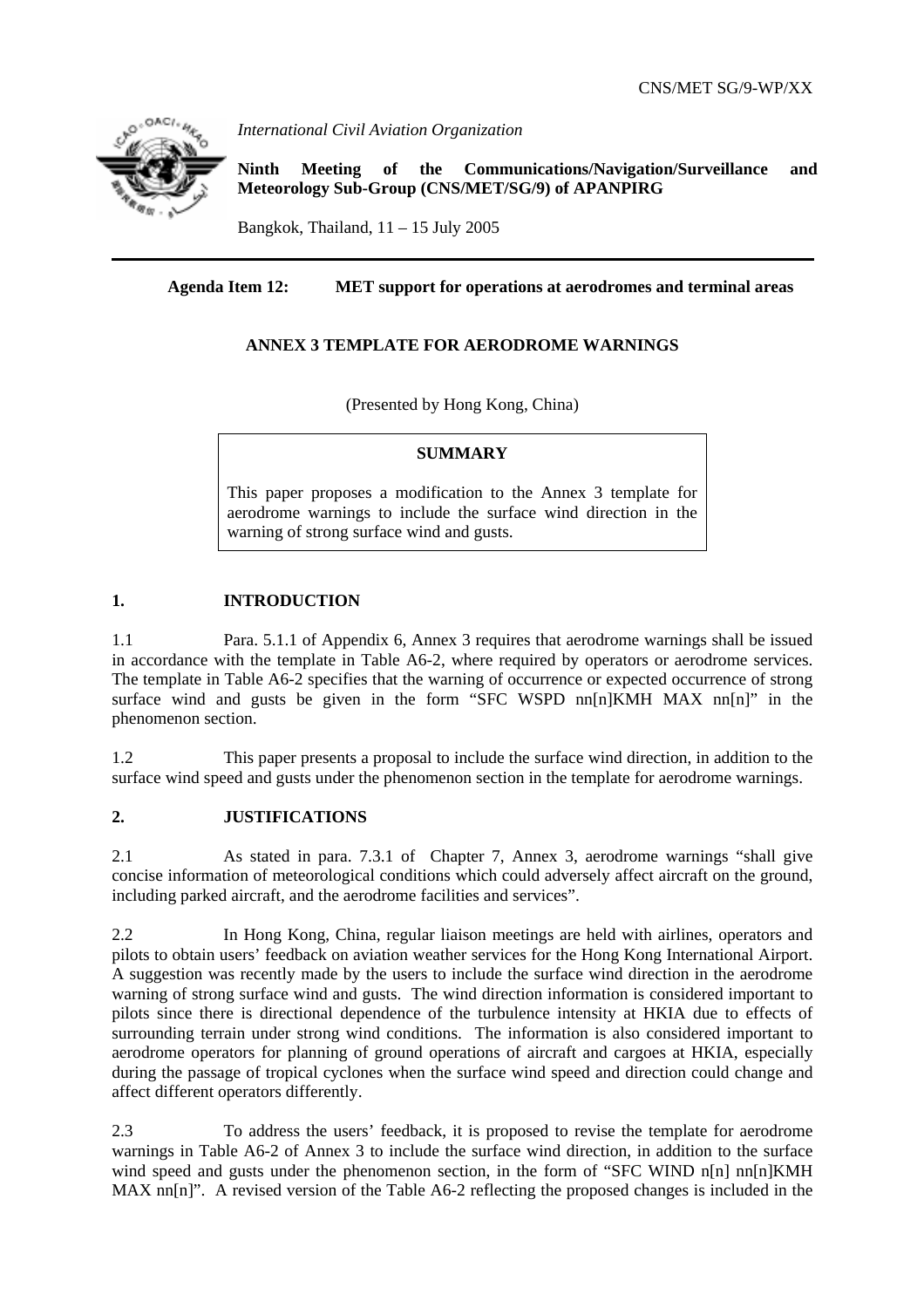Appendix for illustration. The meeting is invited to consider the merits of the proposal and formulate the following draft Conclusion:

## **Draft Conclusion 9/xx – Revision to the Annex 3 Template for Aerodrome Warnings**

That, ICAO be invited to consider including the surface wind direction, in addition to the surface wind speed and gusts under the phenomenon section of the template for aerodrome warnings in Table A6-2 of Annex 3

*Note: a possible way to include the surface wind direction information is in the form of "SFC WIND n[n] nn[n]KMH MAX nn[n]".* 

#### 3. **ACTION BY THE GROUP**

3.1 The meeting is invited to:

- (a) note the information in this paper; and
- (b) agree on the proposed draft conclusion.

- - - - - - - - - - - - -